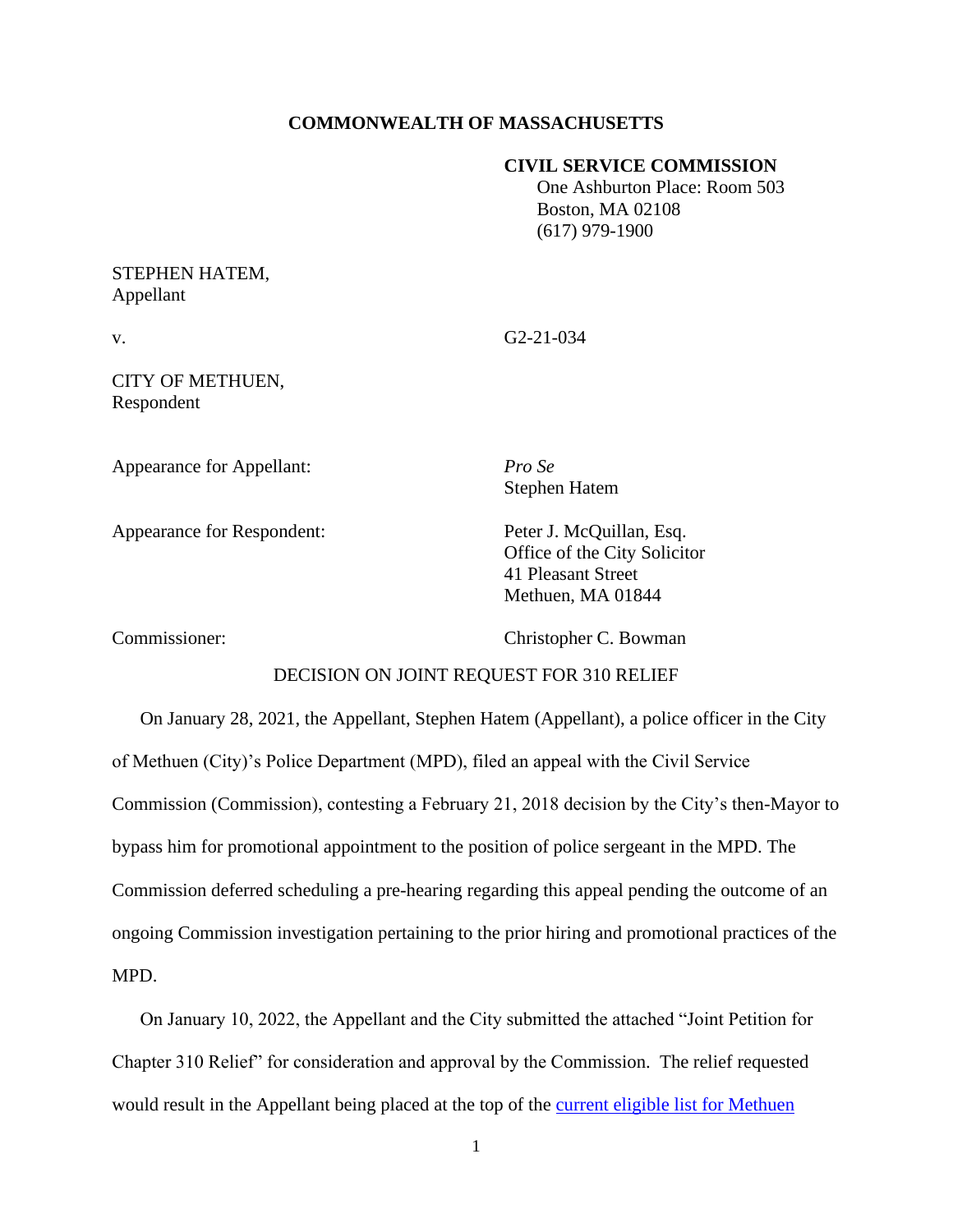[Police Sergeant,](https://www.csexam.hrd.state.ma.us/eligiblelist/eligiblelistpromo.aspx?ListId=9&Location_Id=194&referrer=https%3a%2f%2fwww.csexam.hrd.state.ma.us%2feligiblelist%2fcommunities.aspx%3fListTypeId%3d2%26ListId%3d9&name=Police+Communities+Promotional+Lists) established on December 15, 2021. On February 8, 2022, I held a remote prehearing conference which was attended by the Appellant, counsel for the City, the City's current Police Chief and counsel for the state's Human Resources Division (HRD). At the pre-hearing conference, the Appellant, counsel for the City, and the City's Police Chief reviewed the joint request for relief and the reasons for which they are asking the Commission to approve the request.

Consistent with the discussion at the pre-hearing conference, I deferred any action on this request until all members of the MPD, including those individuals ranked above the Appellant on the current eligible list for MPD police sergeant, had the opportunity to review the joint request and provide the Commission with any comments and/or objections regarding the request. Accordingly, I issued an order requiring the City to forward the Joint Petition for 310 Relief, via email, to any person currently ranked above the Appellant on the current eligible list for MPD police sergeant and for the City to post a Procedural Order issued by the Commission along with the Joint Petition for 310 Relief in a conspicuous location in the Methuen Police Department headquarters for review by members of the MPD. Any person seeking to file comments and/or objections regarding the Joint Petition for Relief had ten (10) days from the issuance of the Procedural Order to file such comments with the Commission. The Commission received comments from one member of the Department who could be affected by the requested relief. *Analysis*

I carefully reviewed the parties' written joint request for relief and considered the thoughtful comments provided by the City's current Police Chief, who appears genuinely committed to moving the City's Police Department beyond the allegations of past wrongdoing that have resulted in investigations at various levels, including an ongoing investigation being conducted

2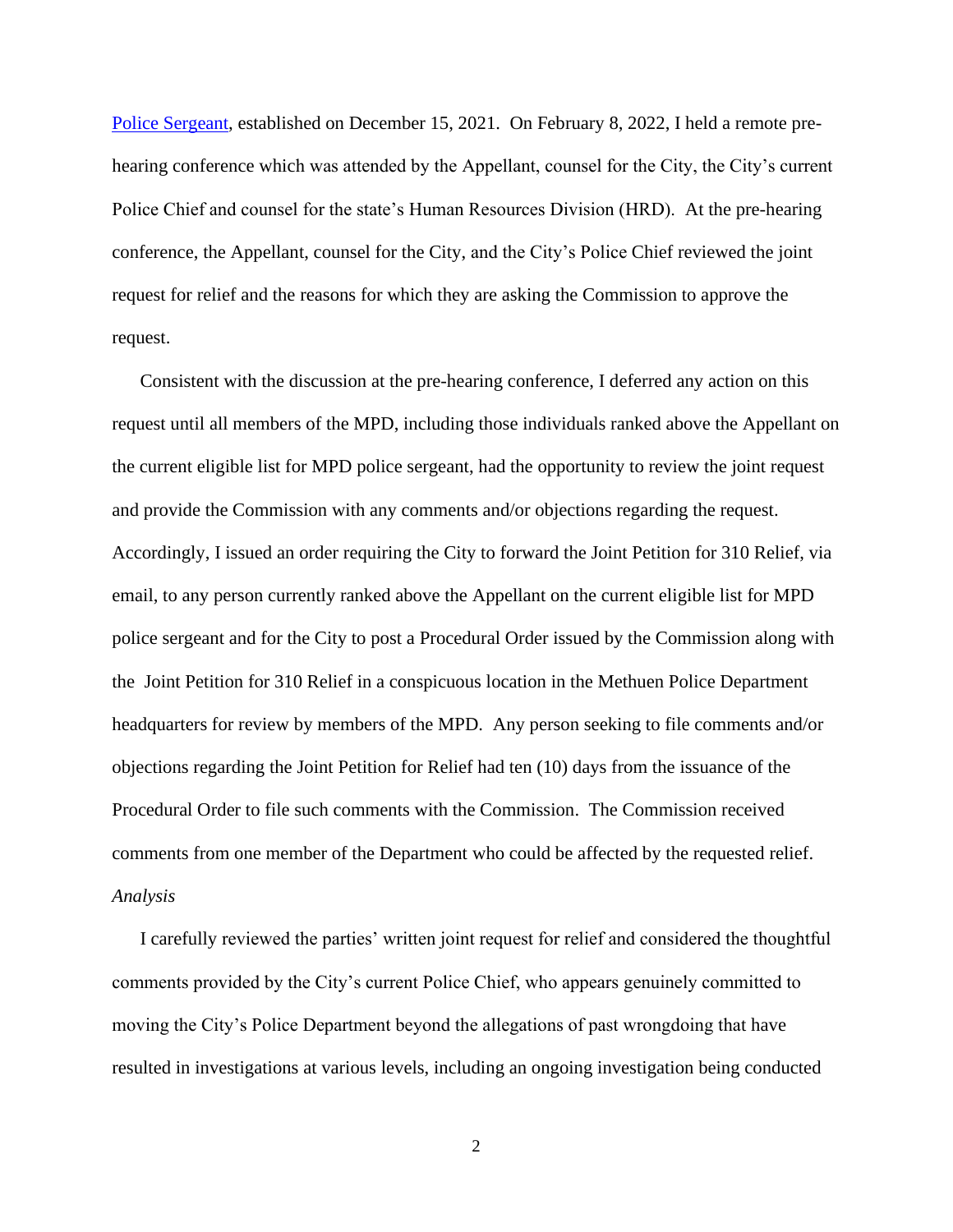by this Commission. I also considered the comments submitted by one member of the Department. The relief being requested is not warranted for the reasons discussed below.

First, it is undisputed that when the Appellant was bypassed for promotional appointment to police sergeant in February 2018, he was provided with a list of detailed reasons why a candidate ranked below him was being promoted to police sergeant. Importantly, that notification also explicitly notified the Appellant that he had 60 days from notification of bypass to file a bypass appeal with the Commission, in reference to the Commission's rule that effectively extends the default 30-day filing deadline in the Standard Adjudicatory Rules of Practice and Procedure by an additional 30 days. While the Appellant, as part of the current proceeding, alluded to fear of potential retaliation at the time of his bypass, the reality is that he chose not to exercise his right to appeal at the time.

Second, the Appellant, based on the most recent written competitive examination for police sergeant, appears near the bottom of the current eligible list for which he now seeks to be placed at the top. While the Appellant suggested that he failed to prepare adequately for the examination in hopes of prevailing in this appeal, that argument is unavailing, particularly given that the Appellant had the inherent advantage of having served in the position of provisional police sergeant for many months prior to taking the promotional examination.

Third, the comments submitted by one member of the Department reinforce that the alleged instances of prior wrongdoing likely did not impact only one or two members of the Department, but, rather, was likely more systemic with potential harm to many members of the Department, including those who are currently ranked above the Appellant on the current eligible list.

3